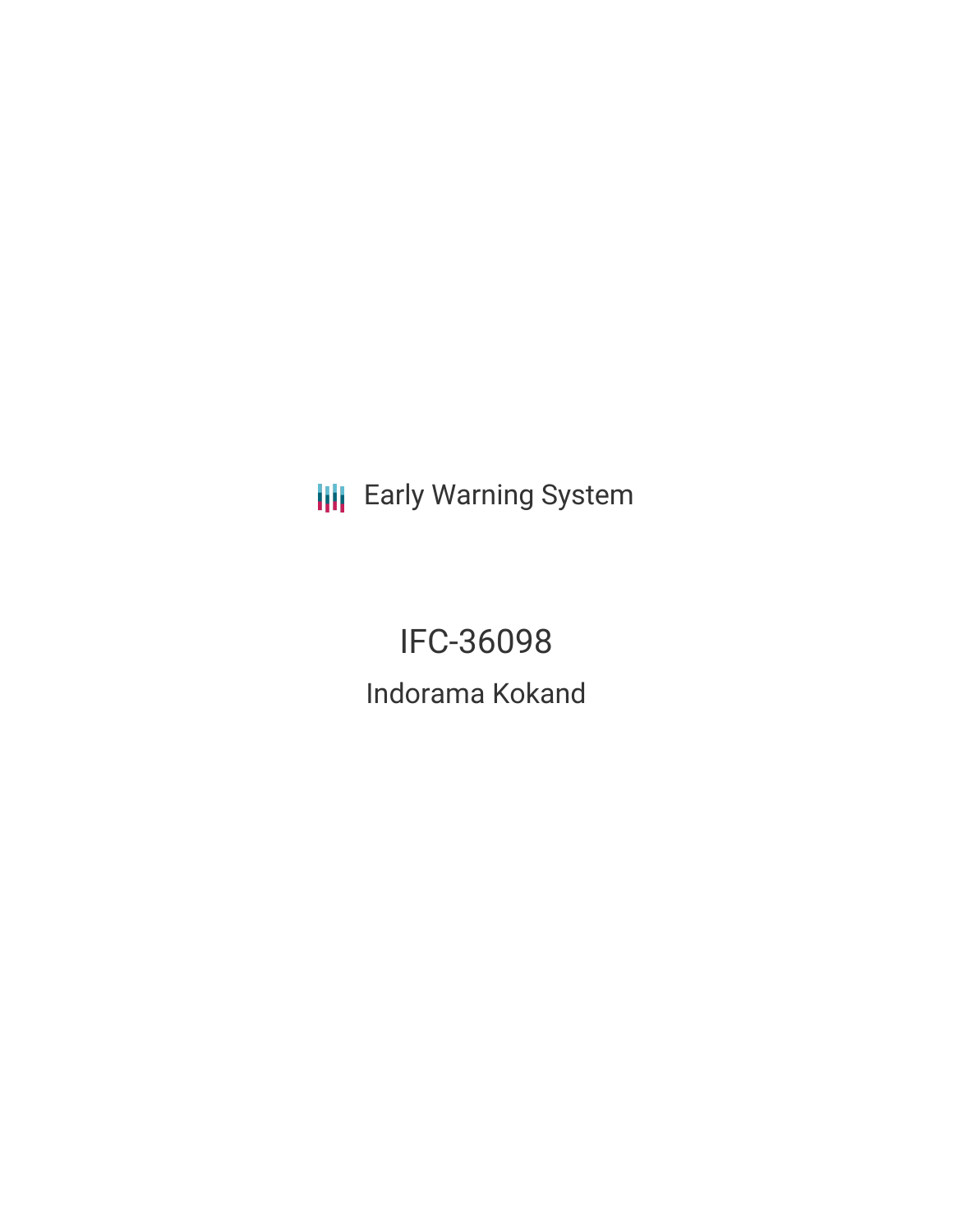## **Quick Facts**

| <b>Countries</b>                | Uzbekistan                                               |
|---------------------------------|----------------------------------------------------------|
| <b>Specific Location</b>        | Kokand City, Fergana Region                              |
| <b>Financial Institutions</b>   | International Finance Corporation (IFC)                  |
| <b>Status</b>                   | Active                                                   |
| <b>Bank Risk Rating</b>         | Α                                                        |
| <b>Voting Date</b>              | 2015-12-17                                               |
| <b>Borrower</b>                 | INDORAMA CORPORATION PTE. LTD.                           |
| <b>Potential Rights Impacts</b> | Healthy Environment, Labor & Livelihood, Right to Health |
| Investment Type(s)              | Loan                                                     |
| <b>Investment Amount (USD)</b>  | $$40.00$ million                                         |
| <b>Project Cost (USD)</b>       | $$66.00$ million                                         |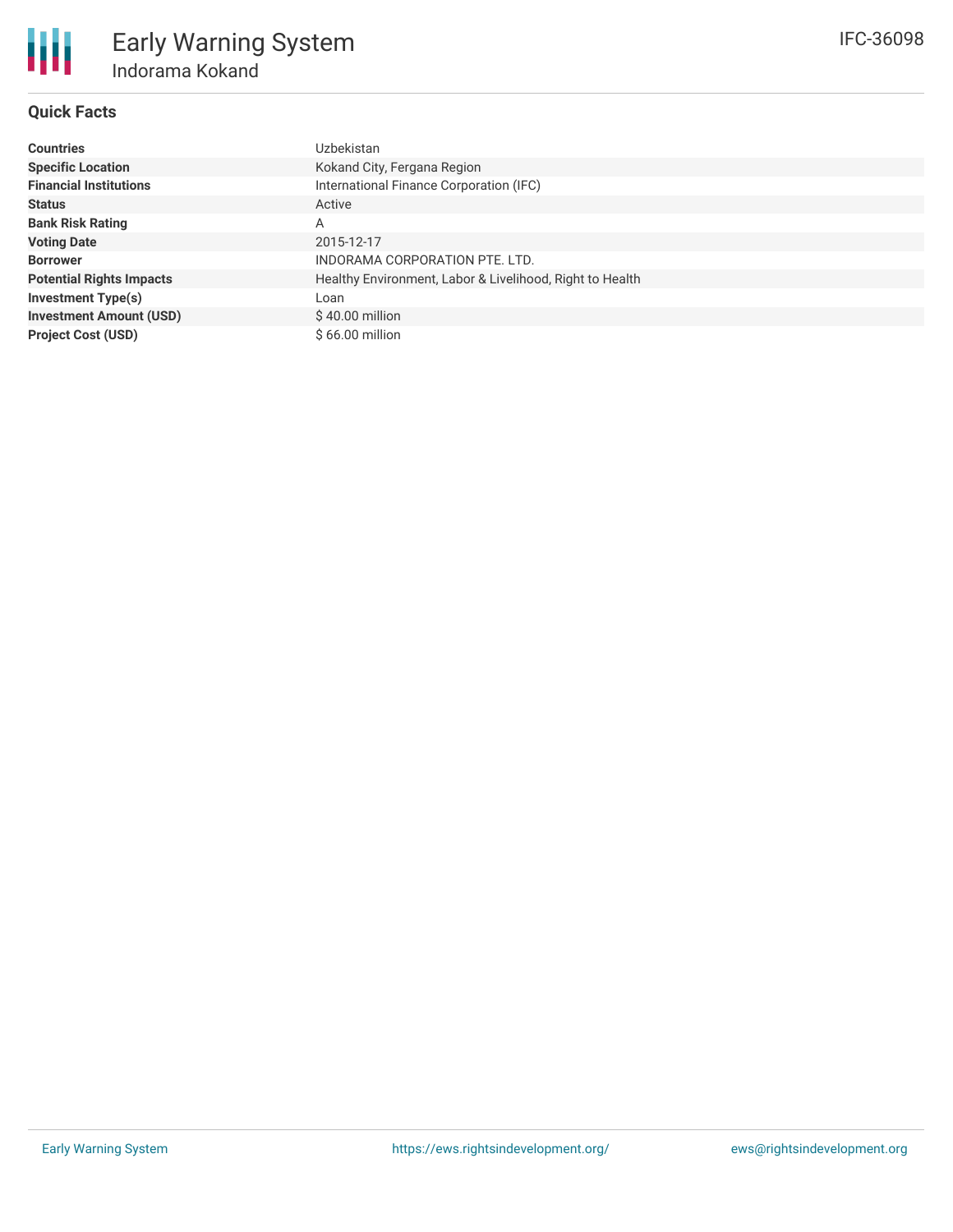

## **Project Description**

The IFC is proposing a \$40 million loan to Indorama Kokand Textile "to finance the expansion of its textile plant in Fergana Valley." This expansion includes a new spinning facility on the existing plant and is meant to enhance the growth of Uzbekistan's textile industry by increasing cotton yarn exports and the availability of high quality raw material for the local weaving and knitting industry. Site preparation began in June 2015, and the project is expected to be commissioned in the second half of 2016.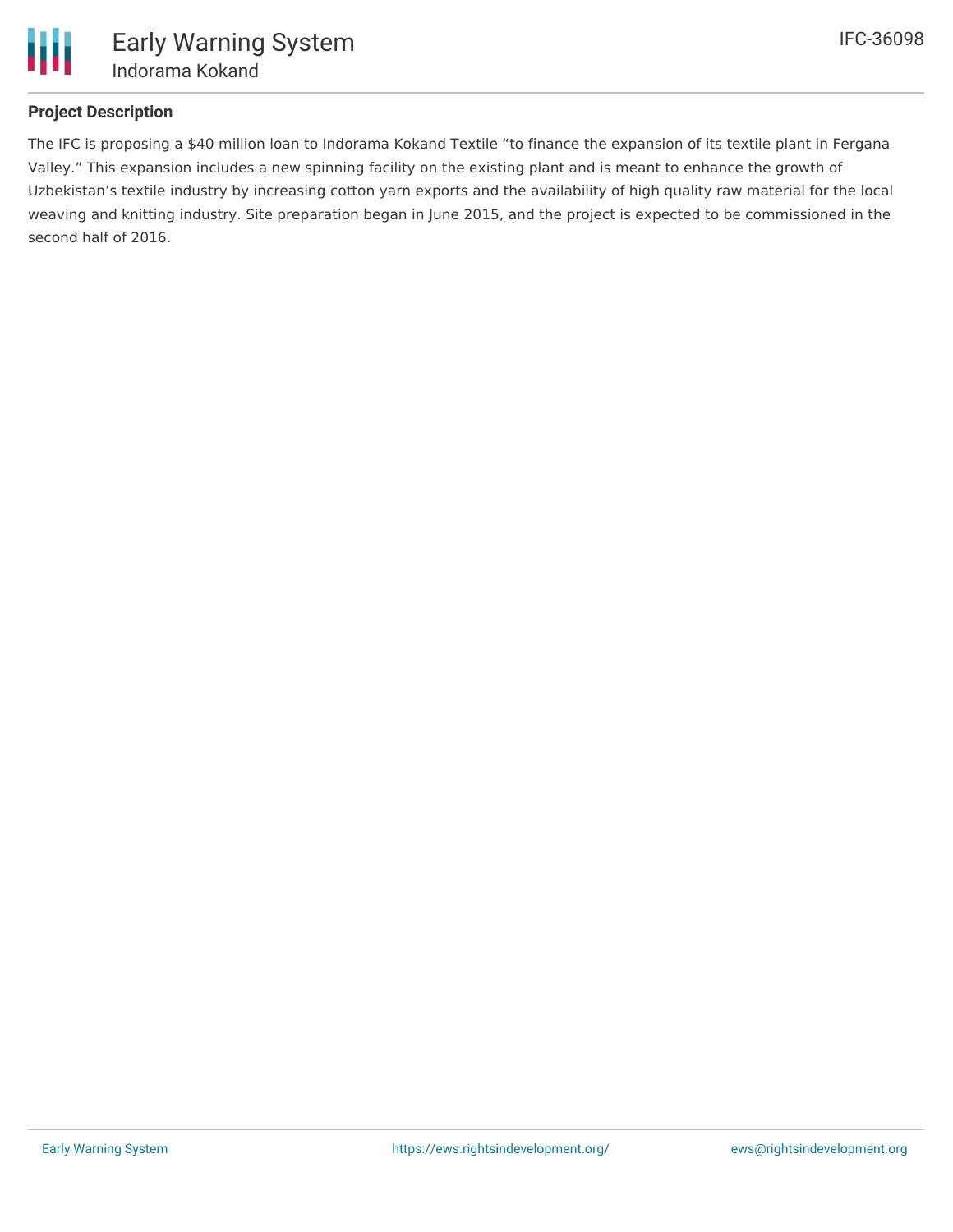## **Early Warning System Project Analysis**

## Risk Assessment:

Category A. The IFC classifies this project as Category A due to the potentially significant social risks attached to the project "related to the supply chain, namely labor practices in the cotton production sector in Uzbekistan."

## **APPLICABLE SOCIAL & ENVIRONMENTAL STANDARDS**

Based on IFC documents, the following environmental and social safeguard policies are triggered:

PS 1 – Assessment and Management of Environmental and Social Risks and Impacts – triggered due to the prevalence of child and forced labor within Uzbekistan's cotton industry, which is heavily regulated by the Government of Uzbekistan

PS 2 - Labor and Working Conditions – triggered because the project will lead to 350 additional employees, 85% of which will be women. Measures must be taken to ensure that Indorama Kokand Textile adheres to the policies and working conditions set out by the Government of Uzbekistan and the IFC's performance standards

PS 3 - Resource Efficiency and Pollution Prevention – triggered because the greenhouse gas emissions from facility activities are expected to increase from 38,000 tons of carbon dioxide annually to 65,000 tons carbon dioxide annually; monitoring is required for workplace emissions such as "cotton dust, nitrogen oxides, carbon monoxide, and other pollutants"; the new facility proposed includes plans for energy efficient equipment and resource efficient production lines

PS 4 – Community Health, Safety and Security – triggered due to possible traffic impacts from the project; the expansion will add four vehicle trips per day for raw materials and final product transportation to the eight trips already required and two bus trips for employee transportation per day in addition to the five bus trips already required.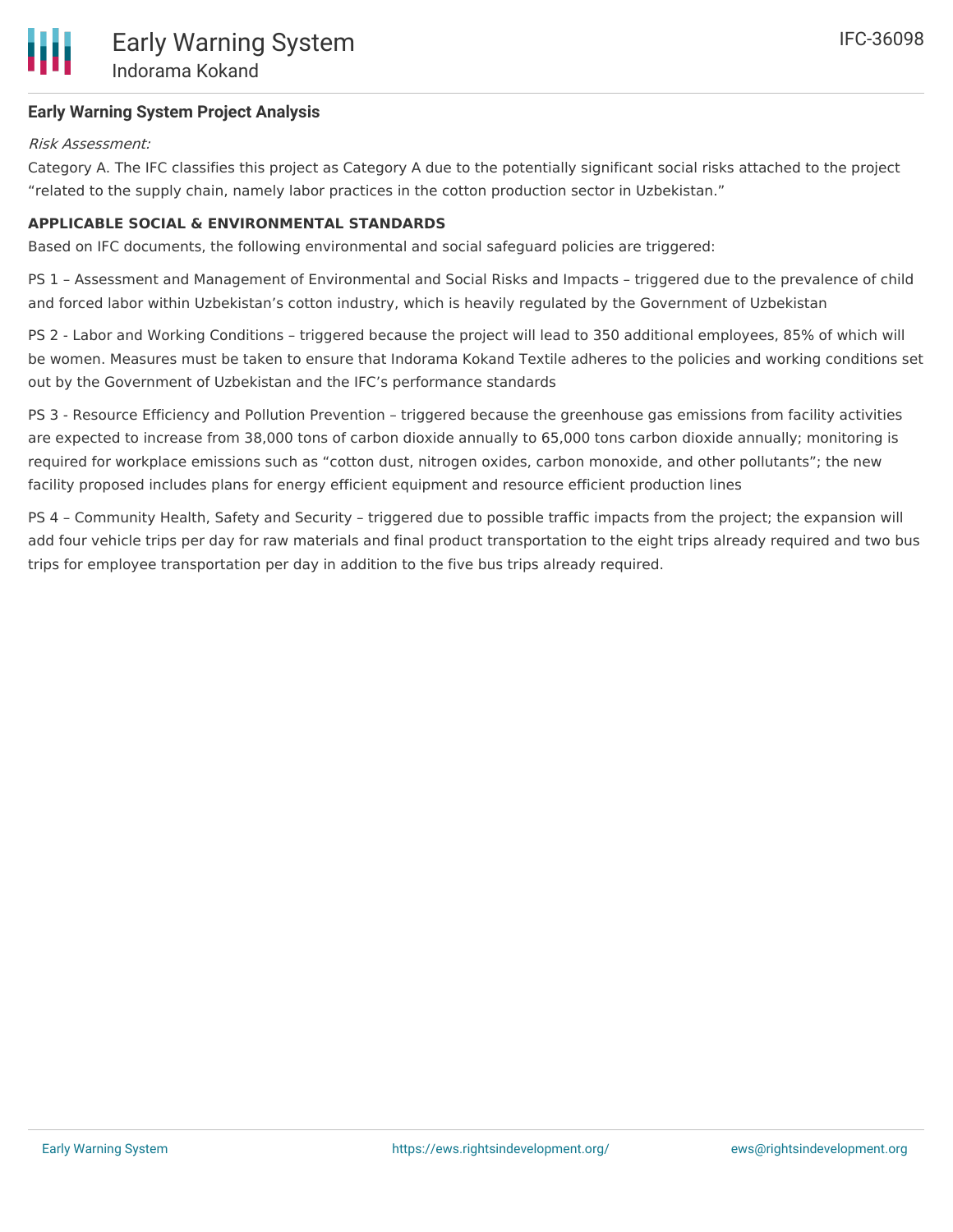## **People Affected By This Project**

#### **OUR RISK ASSESSMENT**

Based on the IFC's project documents, this project poses potential risks to the following human rights:

#### LABOR RIGHTS:

The major issue associated with this project are related to the systemic practice of forced and child labor within Uzbek cotton production. According to IFC documents, farmers who lease land from the Government of Uzbekistan are required to produce a certain quota of cotton. They are given subsidies for production inputs such as seeds and fertilizer. In order to reach these government-mandated quotas, "local authorities often mobilize labor by requiring students, civil servants and individuals from the private sector to participate in the harvest." IFC documents claim that in response to pressure from non-governmental and private sector human rights campaigns the Government of Uzbekistan "has made significant progress in addressing the labor issues in the supply chain." However, according to a report by the Cotton Campaign, in 2015 the Uzbek government "forcibly mobilized approximately 500,000 people to weed cotton fields." According to the Environmental and Social Action plan, cotton will only be procured from areas covered by child labor and forced labor monitoring. Nevertheless, IFC documents acknowledge the possibility that Indorama Kokand Textile "may not always comply with the supply chain provisions of [Performance Standard 2 - Labor and Working Conditions] related to child and forced labor."

The IFC states that the Government of Uzbekistan has "implemented a number of approaches to ensure voluntary mobilization of adult labor" as well as "providing adequate food and lodging, and sanitary facilities for cotton pickers." However, within the same document the IFC acknowledges issues with worker accommodations for contracted workers: "accommodation conditions provided by the contractor for its workers are in need of improvement," in particular the sanitation conditions of the contractor's workers' camp. Details about these deficiencies are not provided by the project documents.

IFC documents state that the construction contractor is required to comply with local legal requirements related to occupational health and safety. However, during a visit to the proposed construction site, the IFC reported "a number of deficiencies in health and safety arrangements (e.g. lack of [personal protective equipment])."

#### RIGHT TO A HEALTHY ENVIRONMENT:

Government authorities monitor workplace noise and air quality (specifically levels of cotton dust) and, according to the IFC, the results "indicate compliance with the local regulations and the requirements of the World Bank Group [Environmental, Health, and Safety] Guidelines." However, insofar as facility activities create pollutants such as cotton dust, this can implicate the right to a healthy environment. Additionally, greenhouse gas emissions from the project are expected to increase from 38,000 tons of carbon dioxide annually to 65,000 tons carbon dioxide annually. According to the IFC, "the main source of air emissions at the facility are two boilers consuming on average 230,000 cubic meters of natural gas per year."

#### RIGHT TO HEALTH:

Though the IFC states that no cases of byssinosis (brown lung disease) have been reported to date by Indorama Kokand Textile, and there are dust evacuation systems in place at the facility, insofar as facility activities may expose workers to pollutants such as cotton dust, the right to health may be implicated. Workers manually handling cotton dust must use appropriate personal protective equipment.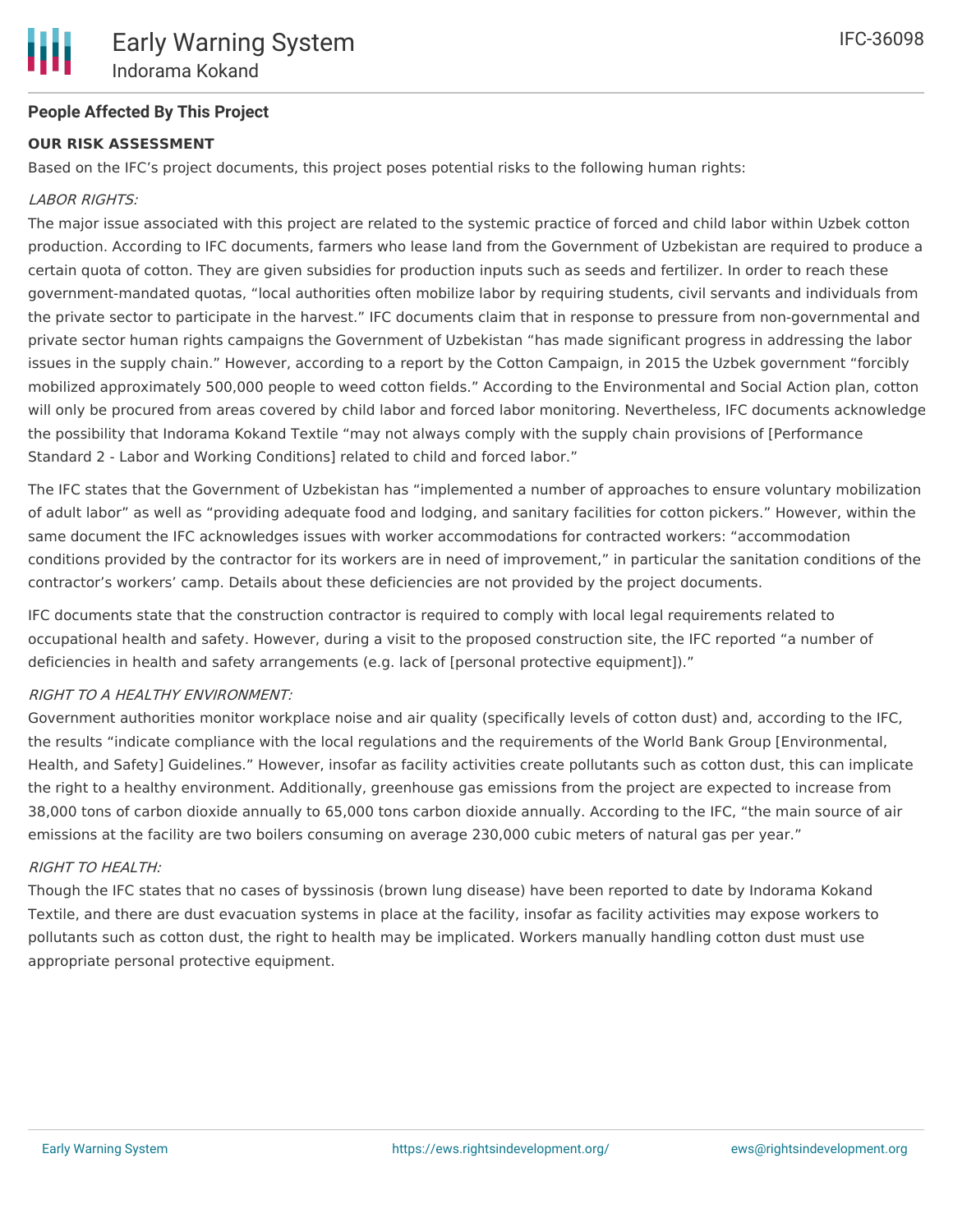## **Investment Description**

• International Finance Corporation (IFC)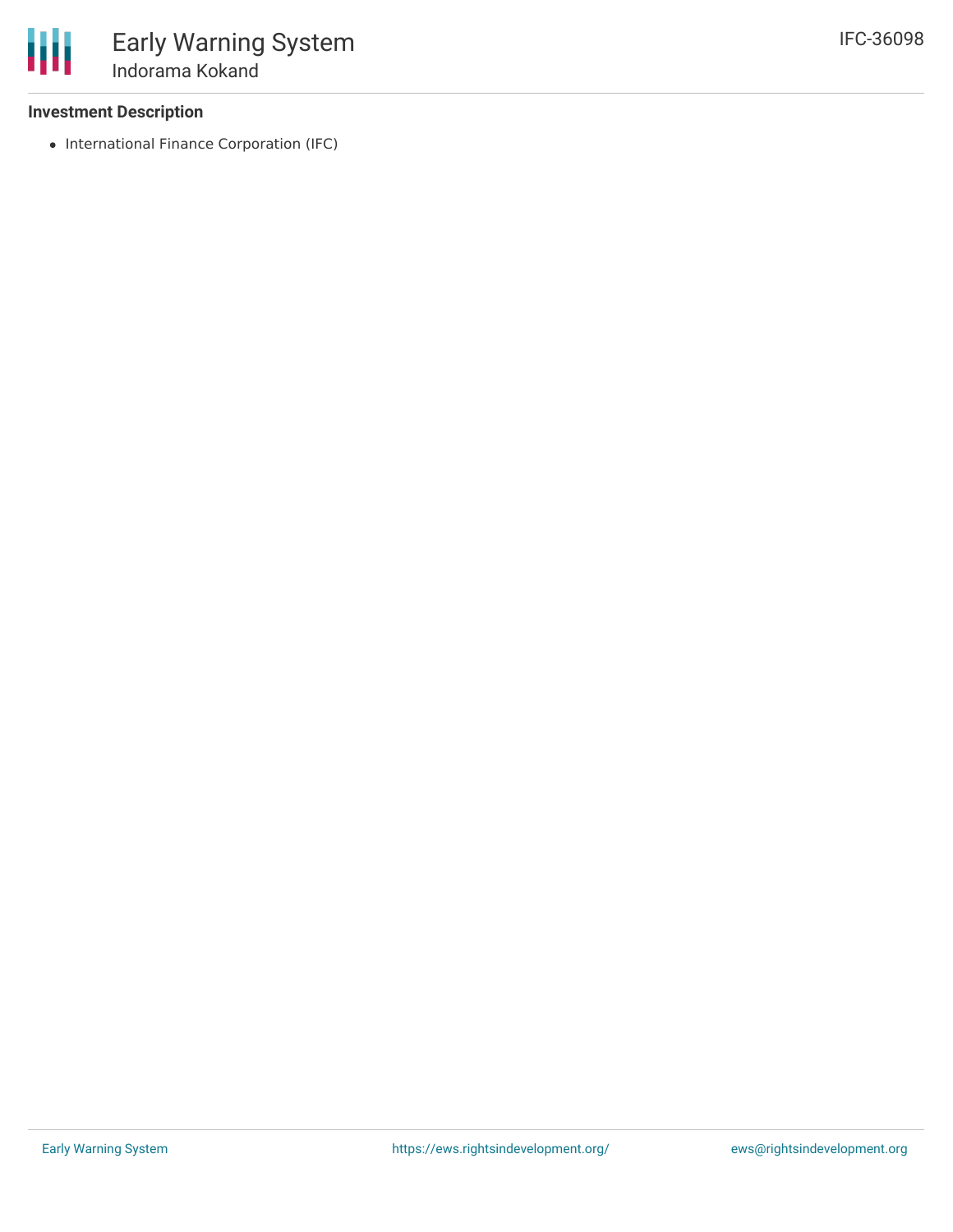

## **Private Actors Description**

The loan will go to Indorama Kokand Textile, the leading cotton yarn producer in Uzbekistan and a joint venture between the National Bank of Uzbekistan (which owns about 11% of the company) and Indorama Synthetics (which owns about 89% of the company). Indorama Synthetics is headquartered in Jakarta, Indonesia. Indorama Kokand is a joint venture between Indorama Industry Pte Ltd, Singapore, a wholly owned subsidiary of PT Indorama Synthetics TBK (the "Sponsor") with 89.26% ownership and the National Bank of Uzbekistan, which owns 10.74% of the Company.

Headquartered in Jakarta, PT Indorama Synthetics TBK is a subsidiary of Indorama Corporation Pte Ltd, Singapore. PT Indorama Synthetics is one of the largest producers of polyester and spun yarn in Indonesia and is listed on the Jakarta Stock Exchange.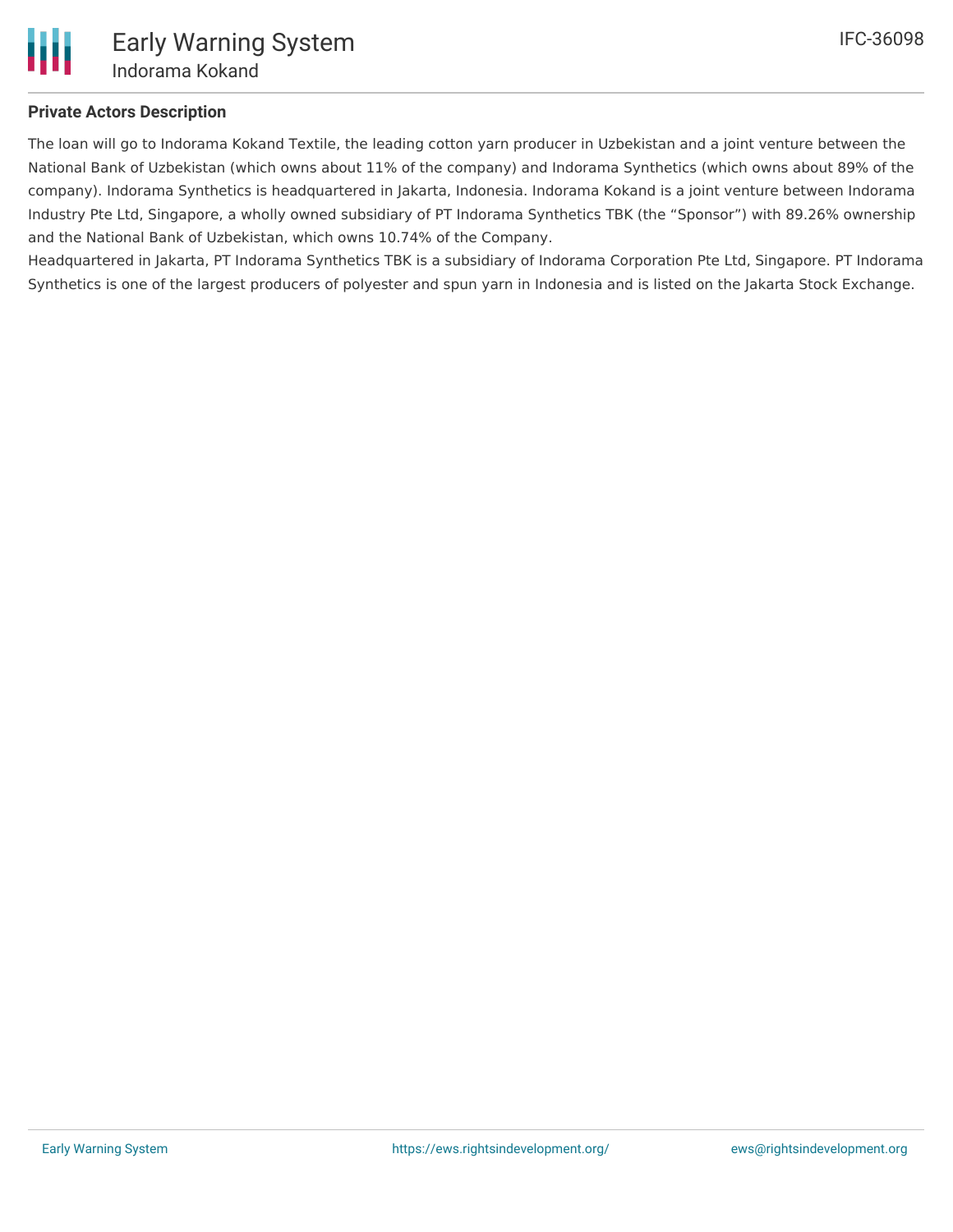

# Early Warning System Indorama Kokand

| <b>Private Actor 1</b> | <b>Private Actor</b><br>Role | <b>Private Actor</b><br>l Sector | <b>Relation</b>          | <b>Private Actor 2</b>         | <b>Private Actor</b><br>2 Role | <b>Private Actor</b><br>2 Sector |
|------------------------|------------------------------|----------------------------------|--------------------------|--------------------------------|--------------------------------|----------------------------------|
|                        | $\overline{\phantom{0}}$     | $\overline{\phantom{0}}$         | $-$                      | INDORAMA CORPORATION PTE. LTD. | Client                         | $\overline{\phantom{a}}$         |
|                        |                              | $\overline{\phantom{a}}$         | $\overline{\phantom{0}}$ | PT. Indo-Rama Synthetics Tbk   | Parent Company                 |                                  |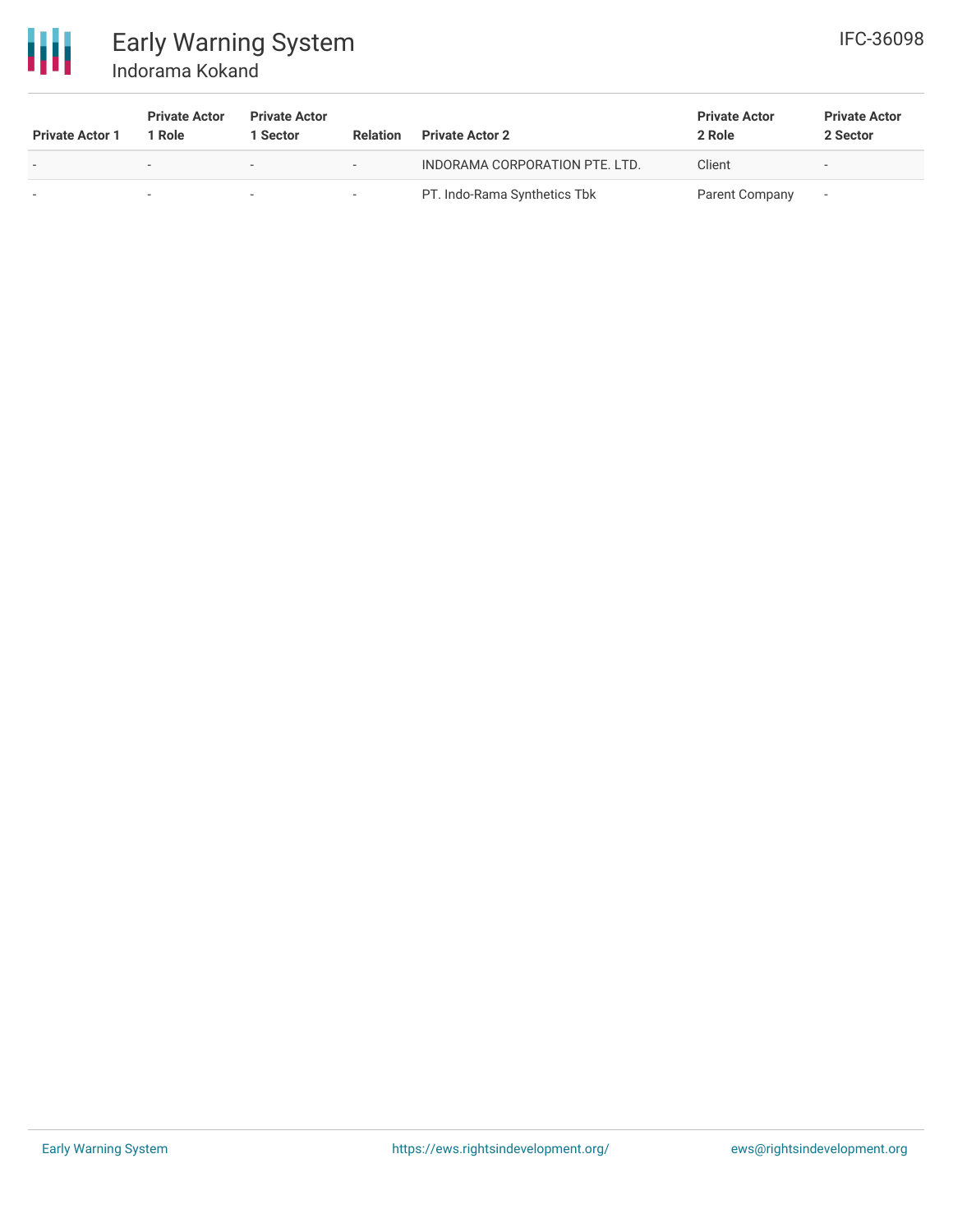

#### **Contact Information**

Deepak Raina, General Director 205, Navoi Street, Kokand City Fergana Region,Republic of Uzbekistan Tel: +998 73 55 27415 Fax: +998 73 5577594 Email: <mailto:draina@indorama.com>

#### **CONSULTATIONS**

In August 2015, IFC Environmental and Social Specialists visited Indorama Kokand Textile's facilities and the local communities of the project site "and convened discussions with the management and technical staff" of the company. The IFC also met with representatives of Indorama Kokand Textile's trade union, local stakeholders (community organizations called mahallas), and the Administration of the City of Kokand. The issue of child and forced labor was "a key focus of IFC's due diligence and risk assessment." The IFC met with the Government of Uzbekistan's Coordinating Council on Child and Forced Labor and "engaged with representatives of the government agencies and companies working in the cotton sector such as Uzinterimpex and Uzbekyengilsanoat, and the United States Embassy and European Union Delegation to Uzbekistan who are actively involved in countrywide activities on the issue." The IFC also met with representatives of the company's cotton supply chain in Kokand and interviewed "cotton producing farmers, management and technical staff of a local cotton gin and cotton terminal supplying raw cotton fiber" to Indorama Kokand Textile. From August 5-6, 2015, the IFC attended the Cotton Roundtable in Tashkent, which was organized by the International Labour Organization and the Government of Uzbekistan. At the Cotton Roundtable the IFC spoke with local and international organizations about reforming labor practices in the cotton sector. As part of its Environmental and Social Management System, the IFC states that Indorama Kokand Textile will develop a formal process for stakeholder engagement, "including associated consultation, information disclosure and grievances as per the [Environmental and Social Action Plan]," which is not available online at the time of writing.

#### **ACCOUNTABILITY MECHANISM OF IFC**

The Compliance Advisor Ombudsman (CAO) is the independent complaint mechanism and fact-finding body for people who believe they are likely to be, or have been, adversely affected by an IFC or MIGA- financed project. If you submit a complaint to the CAO, they may assist you in resolving a dispute with the company and/or investigate to assess whether the IFC is following its own policies and procedures for preventing harm to people or the environment. If you want to submit a complaint electronically, you can email the CAO at CAO@worldbankgroup.org. You can learn more about the CAO and how to file a complaint at http://www.cao-ombudsman.org/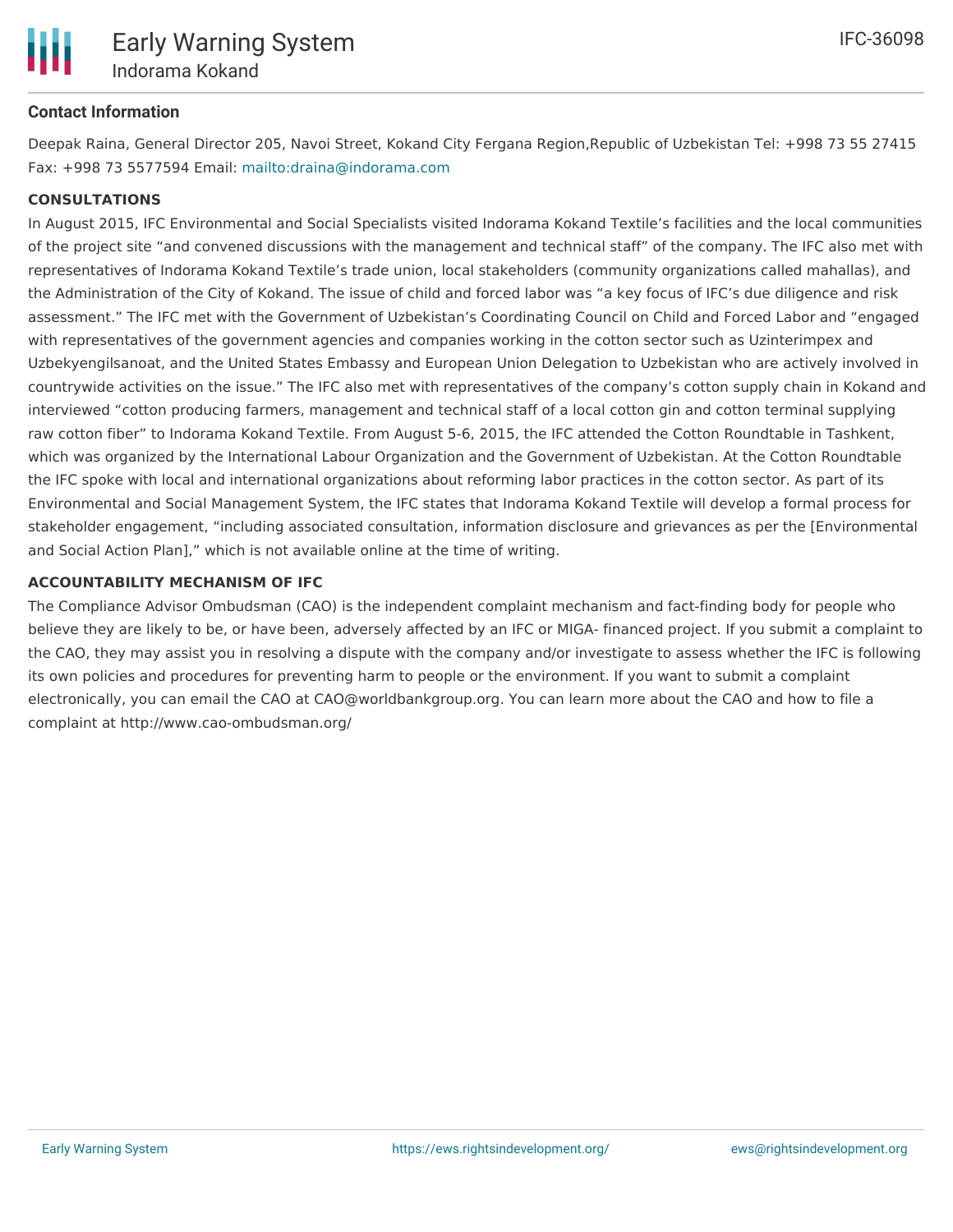## **Campaign Documents**

冊

[Human](https://www.hrw.org/news/2017/06/27/uzbekistan-forced-labor-linked-world-bank) Rights Watch: Forced Labor Linked to the World Bank